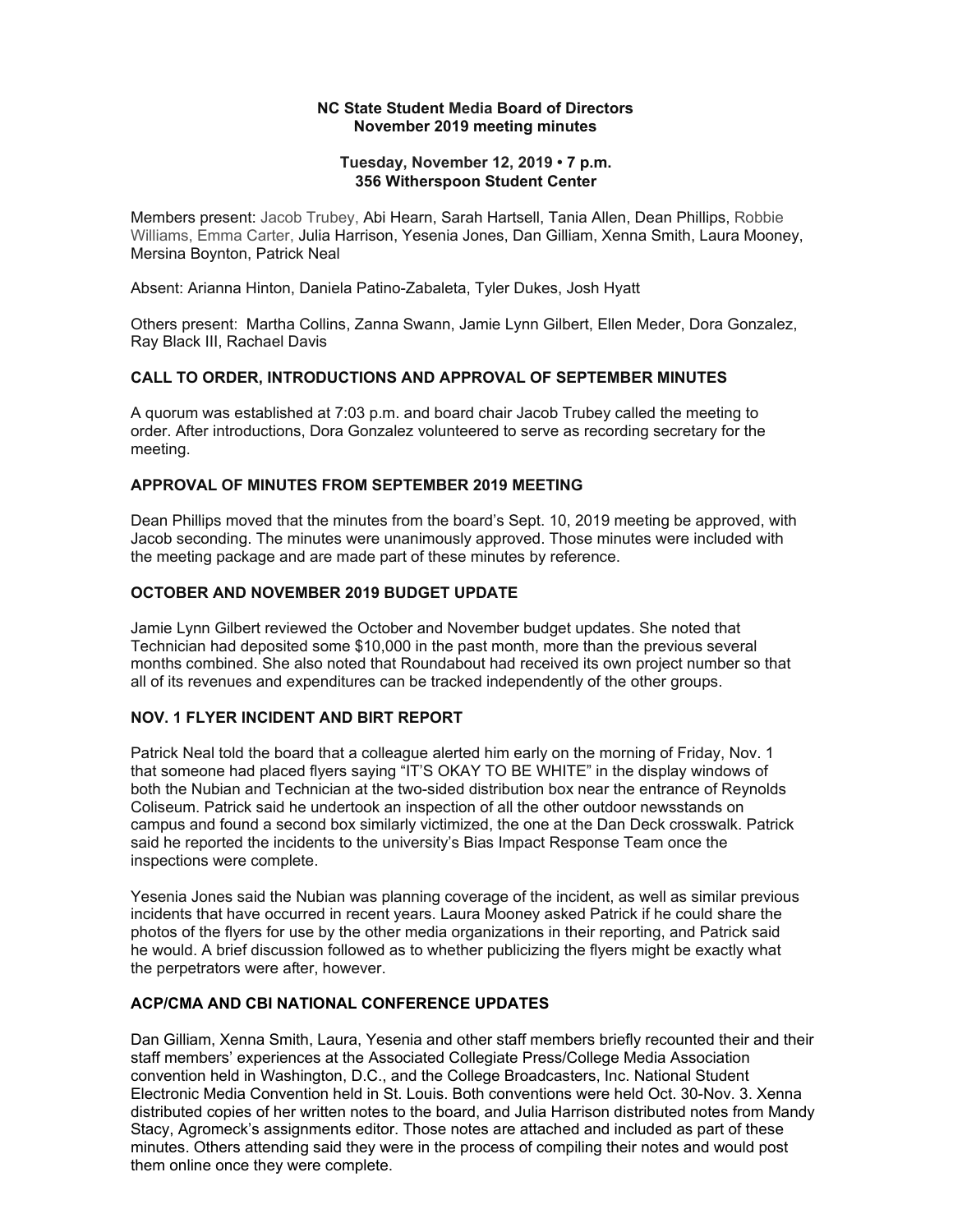### **PHOTO DEPARTMENT OVERVIEW**

Ray Black III, who was hired as Student Media's photo mentor at the beginning of the semester, briefly updated the board on the photo department, which is shared by all of the print publications. He said the department was strong overall, and that he and other senior photographers had focused on getting new staffers trained and through their correspondency period so that they could become full-fledged staff photographers. Ray said that while the department had a number of rising stars, one area of focus moving forward would be retention of trained photographers over multiple semesters. Ray is an alum of Student Media's photography program, having worked for both Agromeck and Technician from 2002 through 2005, including two years as Technician's assistant photo editor.

### **REVISIONS TO STUDENT MEDIA CONSTITUTION**

Patrick led the discussion regarding changes to the Student Media Constitution. The third iteration, which included initial changes recommended by the Constitution Working Group as well as descriptions and other suggestions offered by senior leaders, was included in the meeting packet and is made part of these minutes by reference. Other than minor copy edits, substantive decisions included the following:

- The board's composition will remain unchanged, and senior leaders will remain ex-officio members, and will not vote except for Motions for Reconsideration (see below.)
- At Dan's suggestion, language was added that would allow senior leaders to temporarily block any action decided by a student-minority quorum of voting members. If senior leaders found an action objectionable, and that action was enacted by a quorum consisting of mostly non-students, any senior leader could make a Motion for Reconsideration. If that motion receives a second and a majority of affirmative votes from the senior leaders present, the original motion in question would be considered tabled until a student-majority quorum was present.
- The Student Media Business and Marketing Office was formally approved as an entity equal to the other organizations.
- It was decided that Roundabout would not be formally recognized in the constitution at this time.
- All organization descriptions were tightened and refined, and language about allowing students to expand on their creative endeavors, gaining professional experience and having access to their organizations' platforms and resources was moved from WKNC's organization description to the preamble, as it applies to all groups.

In the end, Jacob moved that the constitution be approved once all changes discussed by the board were incorporated. Dean seconded the motion, and the board voted unanimously to approve it.

A copy of the constitution with all substantive changes outlined is attached here and included as part of these minutes by reference.

### **TECHNICIAN 100TH UPDATE**

Patrick, Ellen, Dan, Rachael and Zanna briefly updated the board on the Technician's 100<sup>th</sup> anniversary celebration the weekend of Jan. 31-Feb. 2, 2020. That update included the following:

- RSVPs thus far showed that more than 180 people were planning to attend, a number which does not include many friends of the Technician and other non-alumni invitees. Patrick said the group was planning on a final head count of 300 based on the initial response. Patrick also confirmed that all board members had received their RSVP links.
- The sales team has raised almost all of the estimated \$20,000 to print Technician's "100 years in 100 pages" special edition from campus departments. The Business and Marketing Office will now turn its attention to off-campus clients.
- The group said they would be meeting with the printer on Thursday, Nov. 14 to discuss deadlines, paper choices and other matters related to the production of the piece.

### **LEADERSHIP TRANSITION IN STUDENT BUSINESS AND MARKETING OFFICE**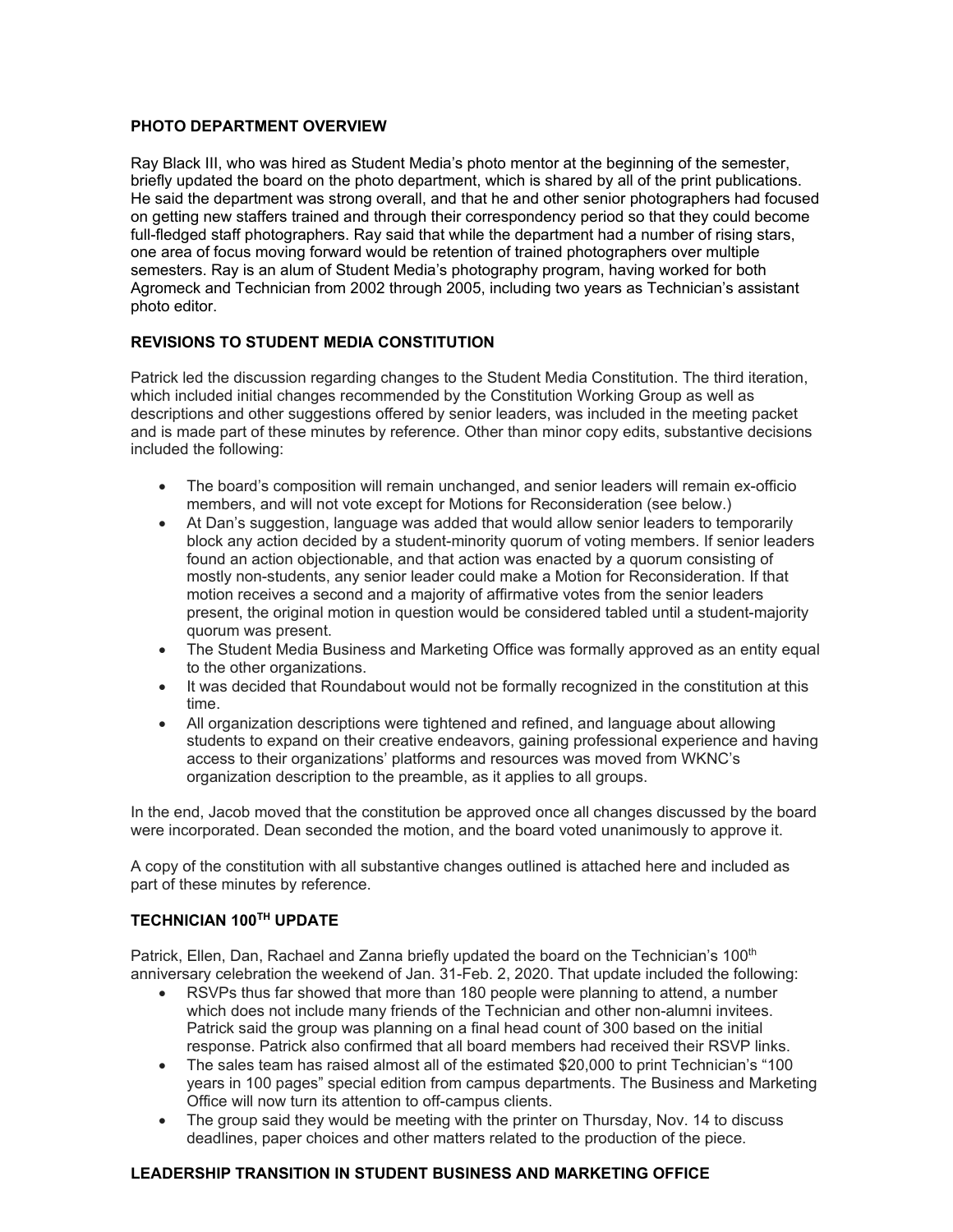Mersina Boynton announced that she would be stepping down at the end of the fall semester to pursue other internships and professional opportunities both at Poole College of Management and off-campus organizations. Patrick said the Business and Marketing Office had sent out a call for applications, but said no one had applied. That being the case, and with the regular leadership application and appointment process set to begin in January, the board decided that the position should be kept vacant for the time being and filled as Student Media's other positions were filled.

### **REPORT ADDENDA**

October and November board reports from each organization were included in the meeting packet and are made part of these minutes by reference. In addition:

- Julia said Agromeck had sold 23 yearbooks thus far.
- Xenna said Windhover would soon meet with Arts NC State and the NCSU Libraries to discuss a possible collaboration/partnership centered on students' creative work.
- Yesenia said Nubian Message was excited about the addition of a new photo editor.

### **ADJOURN**

There being no need for an executive session, Tania Allen moved to adjourn the meeting with Jacob seconding. The board voted unanimously to adjourn at 8:17 p.m.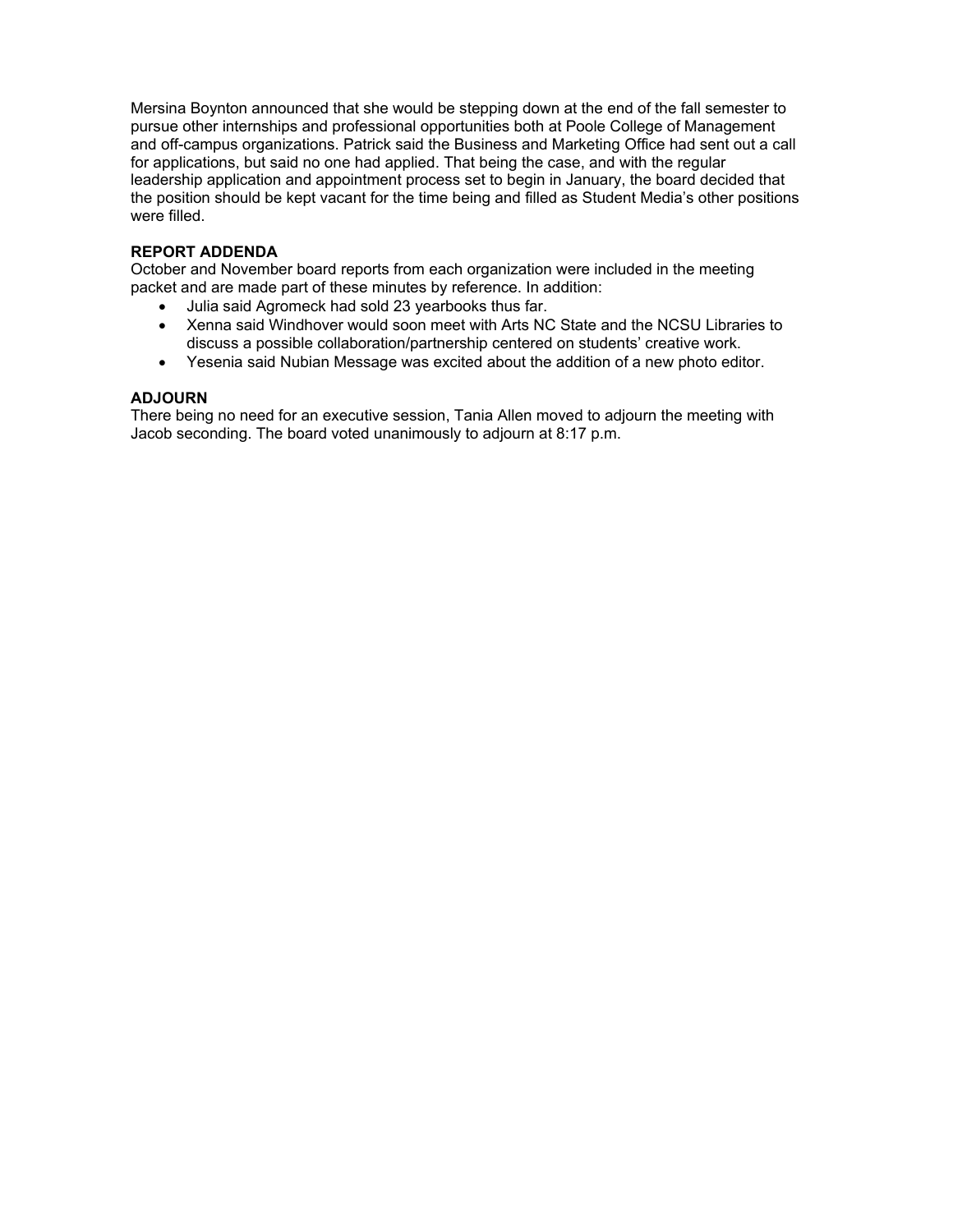### **Notes from ACP/CMA National College Media Convention**

Washington, DC Oct 30th-Nov 3th Xenna Smith--Windhover

### **Design Leadership, Creative Thinking for a Visual Storyteller**

- Innovation, creative thinking, and collaboration
- Brainstorming without bruises: getting everyone to come to consensus
	- o No judgement
	- o Physical lists/pen & paper
	- 0 critiques/feedback
	- 0 Making time to talk about ideas
	- 0 Building off each other's ideas
	- 0 Bad ideas board
	- 0 Present your ideas last
	- 0 Go for large quantities of ideas
	- 0 Encourage wild/big ideas
- Design thinking--a creative way to solve problems
	- o Fully understand the problem--visualize it
	- o Explore a wide range of possible solutions--sketch options
	- o Iterate, prototype, and test--try it a few times, tweak it
	- o Implement through the customary deployment mechanisms--implement it
- The ability to see patterns, relationships, connections, and relative scale helps us to understand and remember

### **Design Inspiration: Borrow from the Best**

Randy Stano!!!!!!

www.spd.org

- Be creative
- Whitespace is okay!
- **Grids**
- Make a statement with color
- Think unconventionally but consider important design rules
- Be brave

### **Building your Student Media Brand**

Speaker from CMBAM

- Your brand is what other people say about you when you're not in the room
- You are as strong as your brand
- Brand process map
	- o The market
	- o Find your focus
	- o Stake claim
	- o Take it further
	- o Make them care
- Make it stick, make them consistent
	- o Your brand should be on everything they have
	- o Create a style guide
	- o Everyone in your organization needs to be on the same page
	- o You must believe in your brand
- Make your brand memorable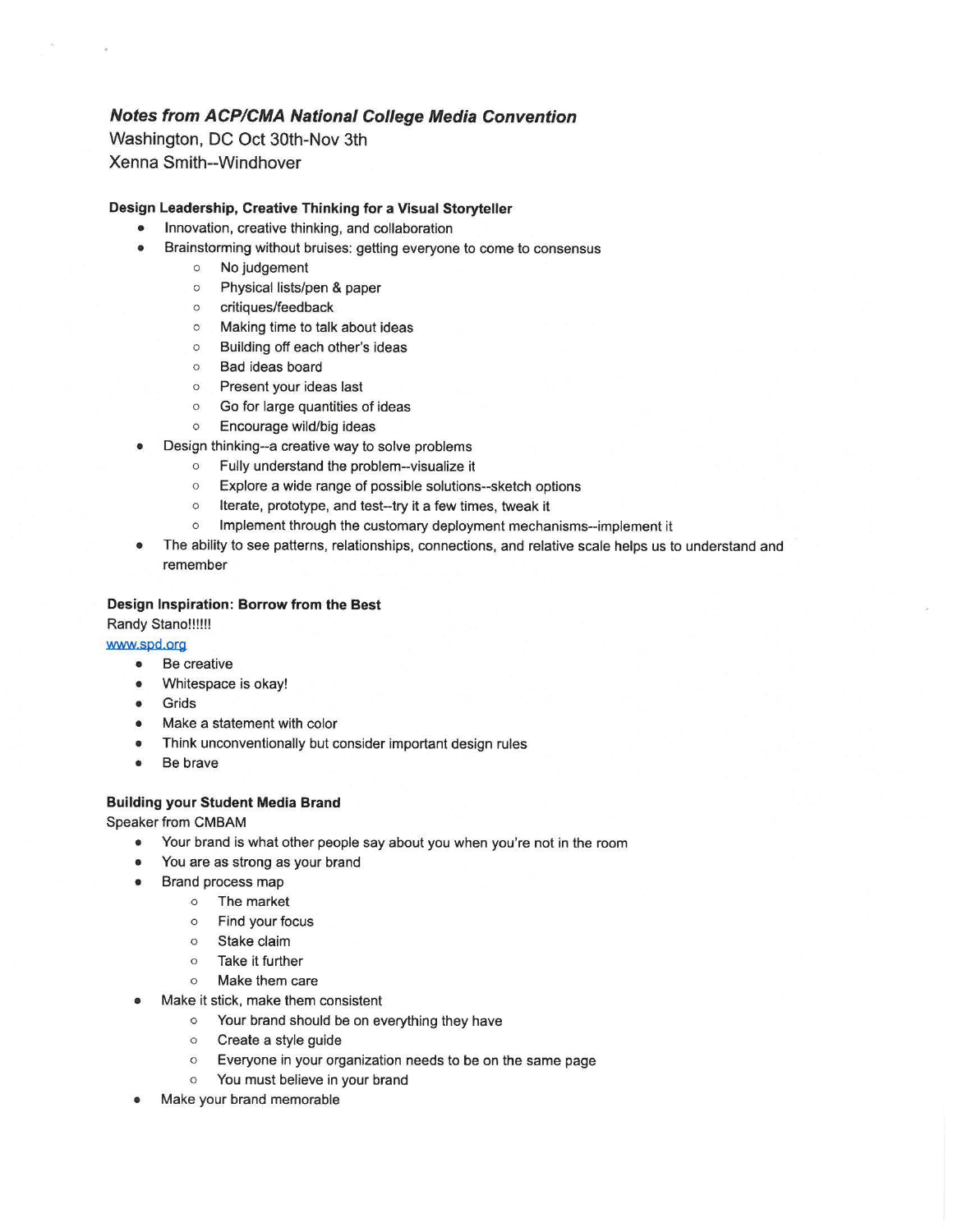- o Marketing plan
- o Get all teams on board

### **Rethinking Content x Creativity x Community on Campus**

- Streetsense
- Content trends
	- o Visual identity
	- o Tone and voice
	- o Social media
	- o Paid social
	- o Representing diversity and culture
	- o Trying new things
- Produce content
	- o Set goals
	- o Editorial calendar
	- o Creating campaigns
	- o Creative evolution
	- o Content calendar
- Getting content
	- o Investigative and proactive mindset
	- o Integrated content
	- o Differentiation across mediums and platforms
	- o Event coverage
		- Pre
		- **Live**
		- Post

## **How to Price your Products and Services**

Flytedesk

- Base your rate off your reach circulation x (pass along rate, 3.1) / 1000 x 50 (cpm, cost per thousand)
- Don't sell off of column inches to businesses--meaningless term outside the paper
- Good to sell for special editions
- Digital Advertising is not as effective as people would think
	- o Don't price by CPM, just do flat rate
	- o Can offer a homepage takeover
- OOH: Out of Home
	- o Ads you would see out on the street
- E-Newsletter
	- Sponsored social media--reach
		- o Less than 1k followers:
			- **a** IG: \$20
			- FB: \$10
			- T: \$10

### **The Role of Student Media on Campus**

**Panelists** 

- Editors of different schools facing adversity
	- o Not being able to speak about a controversial topic
	- o Journalism advisers being fired to save money to be reallocated to vet program
	- o Lawsuits from university over attempting to expose professor fired for sexual harassment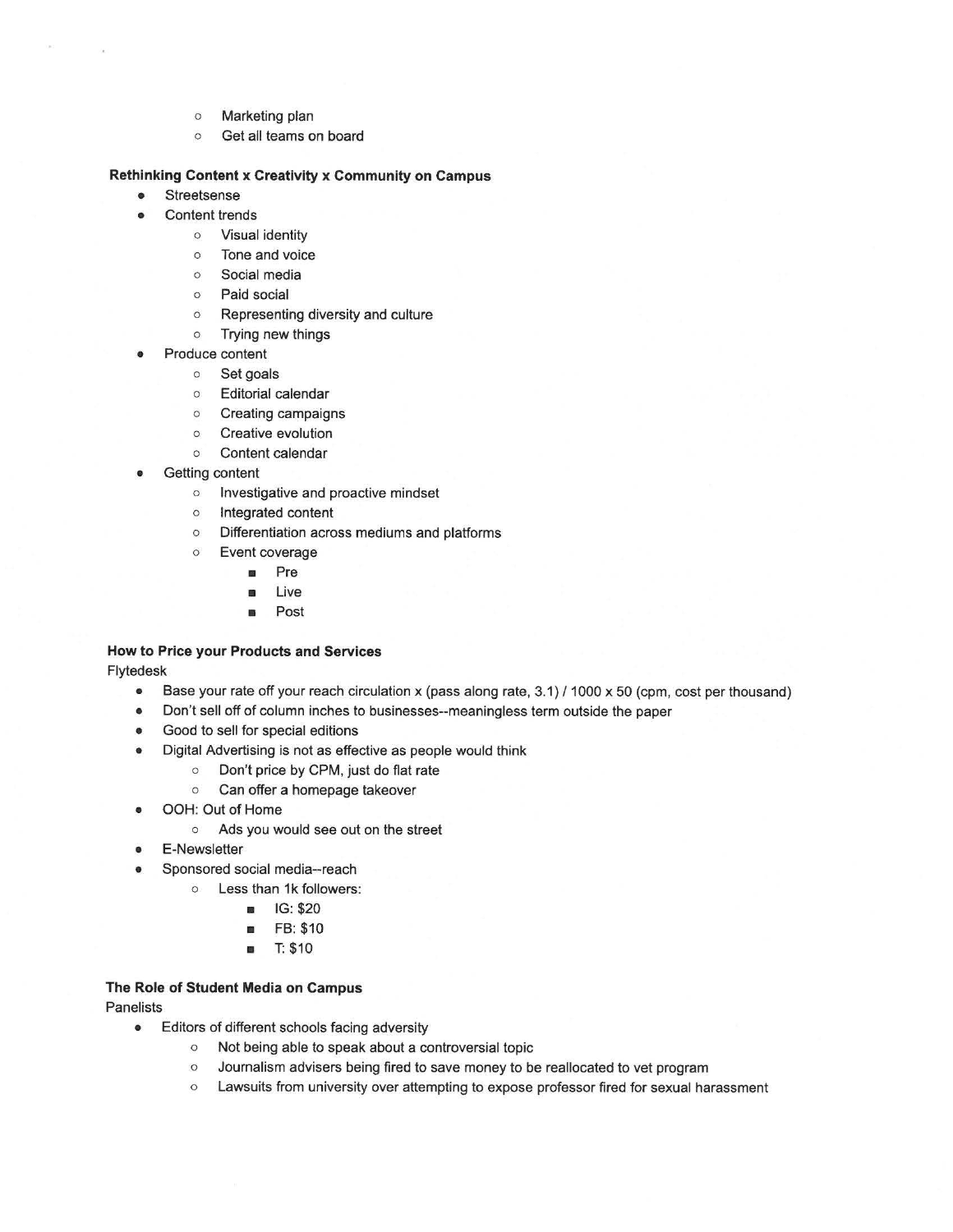- Be persistent! Fight! Try to win!
- Student media alumni networks

### **Promoting your Social Media Brand**

- Muck Rack--targeting platform
	- o Gets contacts for important people
	- o https://muckrack.com/
	- o Send mass emails
	- o Can make your own profiles
	- o Get alerts when certain things are being talked about
- **Podcasts**
- Social media
- Linkedin

### **What it Takes to be a Designer in the Nation's Capital**

Art Directors of the Washington Post

- What is art direction?
	- o Working with illustrators and photographers
	- o Pushing yourself towards what you think is interesting--find your specialty
	- o Making styles for certain parts of the publication
	- How they got here
		- o Always have a "reach" design
			- **Better to be big and crazy so people can just narrow it down**
		- o Never say no
		- o Be willing to learn new skills
		- o Collaborate
		- o Find your people
	- Going the extra mile
		- o Asking for feedback
		- o Portfolio
		- o Social media
		- o Online resources
		- o Big picture goals and next steps
	- Motivate your designers by bringing people together, have food prepared
	- Is there anything that people who are not designers that are in charge of designers should know on how to direct them
		- o Be open minded
		- o Understand they need space
		- o Be nimble and don't get emotionally attached to designs

### **Managing the Chaos**

Mark Witherspoon

- Philosophical basis: eternal truths, the foundation
- Our job is to serve the community
	- o We have to serve ourselves so we can serve our staff and then we serve the community
- It is one of the greatest public services one can do
- Informing and educating so people can make informed decisions on how they can lead their daily lives in the community
- Make my staff take notes
- Fear is natural, you must deal with them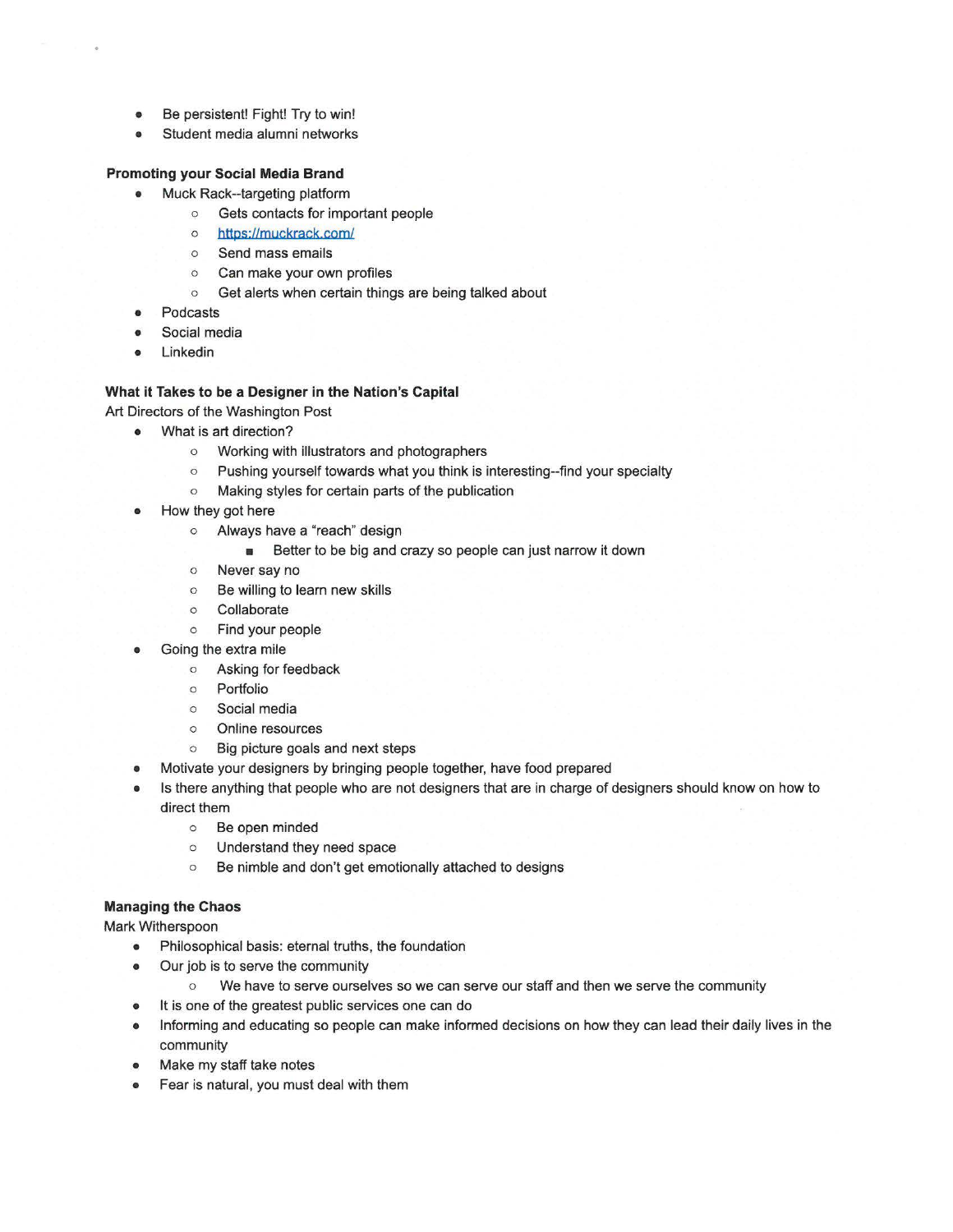• You will screw up

 $\tilde{a}$   $\tilde{a}$ 

- You set the example for the whole staff, you have to take responsibility for your fuck ups
- Don't make the same mistake twice
- Understand that fear is good, motivation
- Tell recruits we will teach them two **skills** that you will need for a lifetime
	- o how to gather information
	- o how to organize it into a certain form
- Shouldn't feel bad about hurting people's feelings if you tell them what to do when they aren't doing it

#### **Social Media: Not just for Memes and Puppies**

- Asking our audience what they want to know, and then answering those questions
- Reacting quickly to key moments
- Giving the audience key information in an easy to digest way
- Planning what you will cover on social media in advance
- Promote your work but have fun too
- Less is more on IG

### **What is News?**

- Timeliness
- Proximity
- Novelty--unique story
- **Conflict**
- Prominence--well known person involved
- Who, what, when, where, why, and how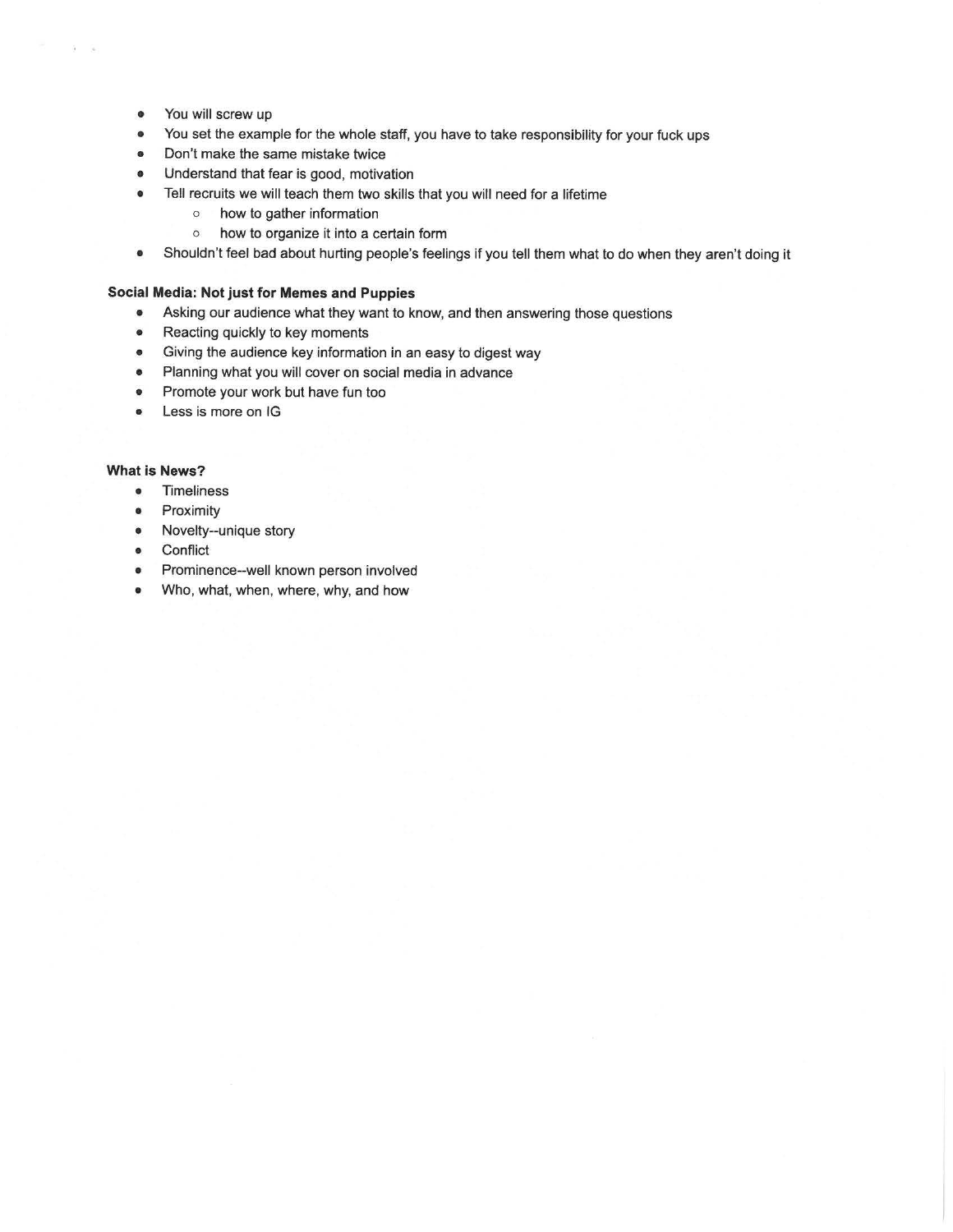## **Aeromeck Report from Washineton D.C. ACP/CMA Convention 2019**

Our assignments editor, Mandy Stacy, attended convention this year and attended the following sessions:

- Pre-Con: covering elections
- Getting yearbook ideas from professionals
- Generating creative story ideas
- How did that get through: Editing your own work
- Yo, We have a yearbook?
- How to sell your yearbook
- From reporter to editor
- Covering MeToo
- Candy is Dandy: what is news?
- Creating an inclusive newsroom
- Lit Yearbook Stories
- How to make it as a journalist: Fast and Furious

Overall Takeaway:

- The most important part of writing a story is to find an interesting angle, that emphasizes why a story matters to the specific audience
- The best way to edit your own story is to read it aloud
- When it comes to designing spreads, you can get inspiration from anything (powerpoint templates, newsletters, magazines, websites, etc.)
- Photos:
	- $\circ$  It should not seem like people are posing; they should be more candid
	- o They should show emotion

\*Mandy's notes from Convention have been posted in Agromeck's Google Drive and I (Julia Harrison  $\leq$ agromeck-editor@ncsu.edu>) can send them to anyone who'd like to look over them per request.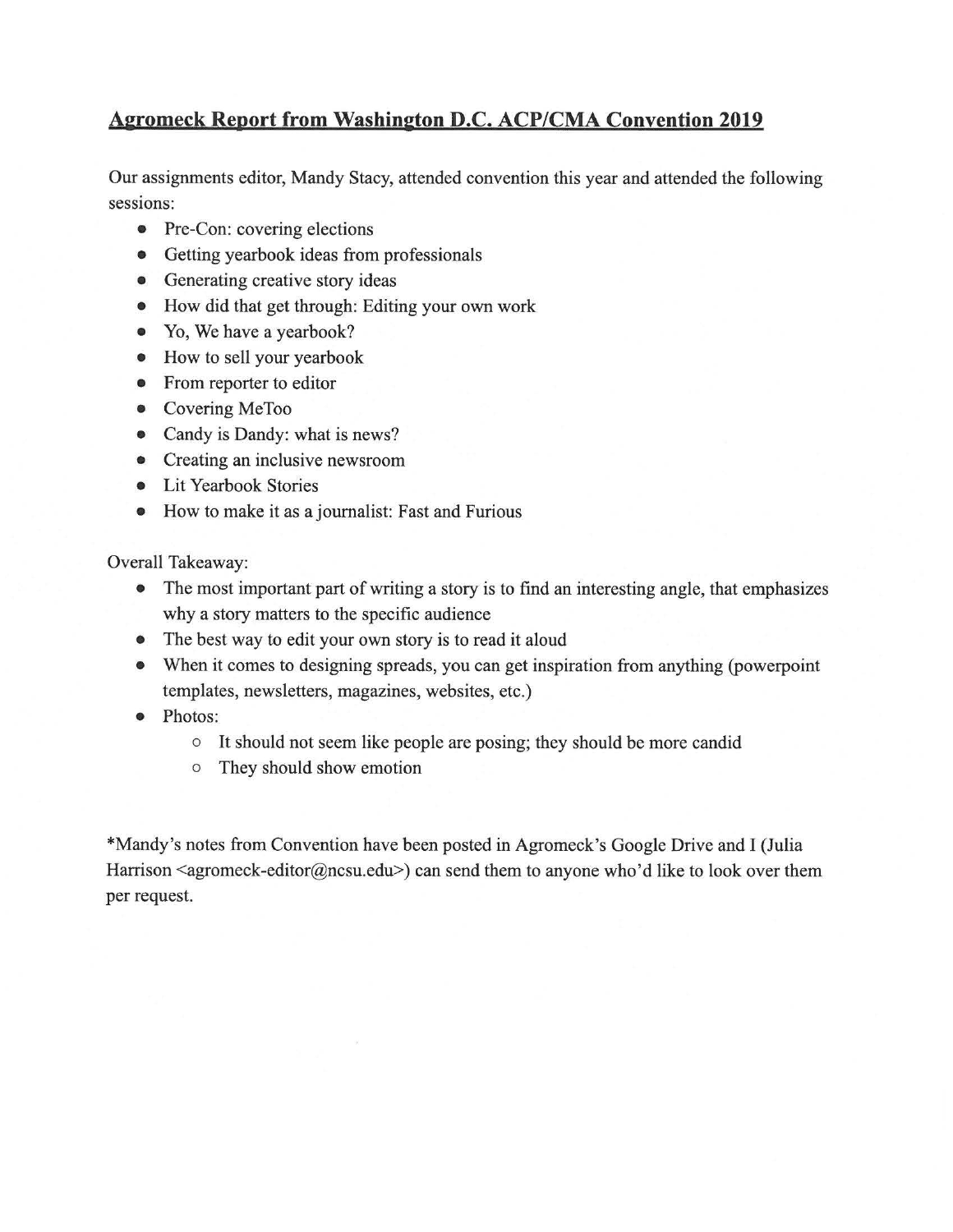# **CONSTITUTION**

# PREAMBLE

 The student media are valuable in establishing and preserving an atmosphere of free and responsible discussion and intellectual exploration within the University community. As public forums for student expression, the students determine the content of all student media without prior review. The student media also allow NC State students to expand upon their creative endeavors, gain professional experience, and have access to their organizations' platforms and resources. To that end, the North Carolina State University Student Media and its board of directors exist to ensure that a free and responsible student media are maintained at North Carolina State University.

# 1.0 PURPOSE AND SCOPE

 The Student Media Statutes are the by-laws of the North Carolina State University Student Media.

# 2.0 THE STUDENT MEDIA BOARD OF DIRECTORS

 The board will serve to assist the official student media at North Carolina State University in their efforts to provide on-time, quality publications. In addition, board members will serve to maximize the educational experiences for members of the student media. Students who work on official student media determine the content of those media and are responsible for that content.

## 2.1 Composition

Representation of the Student Media Board of Directors shall be:

- 1. Three student body representatives elected at-large in a student body election;
- 2. Three student college representatives, appointed by the dean of the college, as apportioned to the colleges in the Media policies;
- 3. Two faculty representatives, serving on staggered two-year terms, as apportioned to the colleges in the Media policies;
- 4. Three individuals not under the employ of the University providing expertise on media management qualified and selected as provided by the Media policies;
- 5. One representative from each media outlet chosen as provided by the Media policies, nonvoting.
- 6. The president of the Student Body, ex-officio, non-voting;
- 7. The senior-most professional employee of the Student Media, ex-officio, non-voting.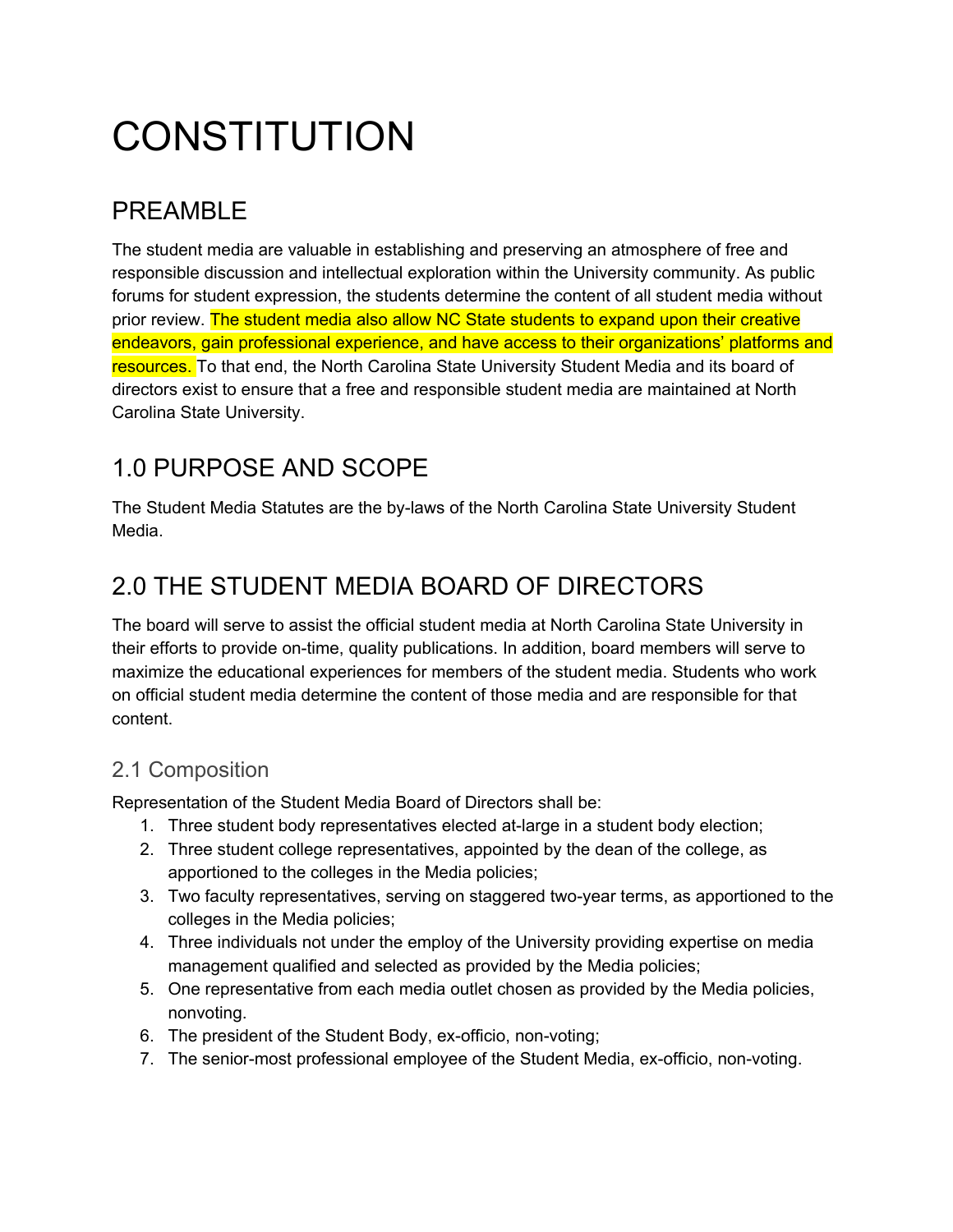8. Elected student members shall not be members of the Student Senate, of a Student Body Medium or any other campus-wide advisory or governance body as defined in the Documents of Policy.

## 2.2 Term of office

 The term for all members of the Student Media Board of Directors begin May 1 and end April 30.

## 2.3 Elections

 Elections for the Student Media Board of Directors will be held in conjunction with the spring Student Body elections and governed by the Student Government Board of Elections and the Student Media Election Code contained in the Student Media Documents of Policy.

## 2.4 Vacancies

- All vacancies shall be filled in a manner similar to the manner in which the individual was originally appointed.
- Student body representative vacancies shall be filled by appointment of the student body president.
- ● Appointees who fill vacancies shall serve until the original position was set to expire.

## 2.5 Officers

- The board will elect, by majority vote, a chair and vice chair at the board's first meeting.
- The chair of the board will be an elected or appointed student, not an ex-officio, non-voting member.
- In the absence of the chair, the vice chair will serve as the chair.

## 2.6 Powers and Duties

 Members of the board, in general, are responsible for the vision and direction of the Student Media. Board members are not charged with day-to-day operational issues that are left up to student staff or professional staff members. The board is charged with

- Approving the mission statement for each student body medium.
- Selecting each media outlet's senior leader, provided that all such appointments be made in sessions open to the Student Body.
- ● Oversight of Student Media's budget.
- Determining and updating when necessary, the Student Media Documents of Policy.

## 2.7 Meetings

1. The board shall meet at least once a month during the months of September, October, November, January, March and April.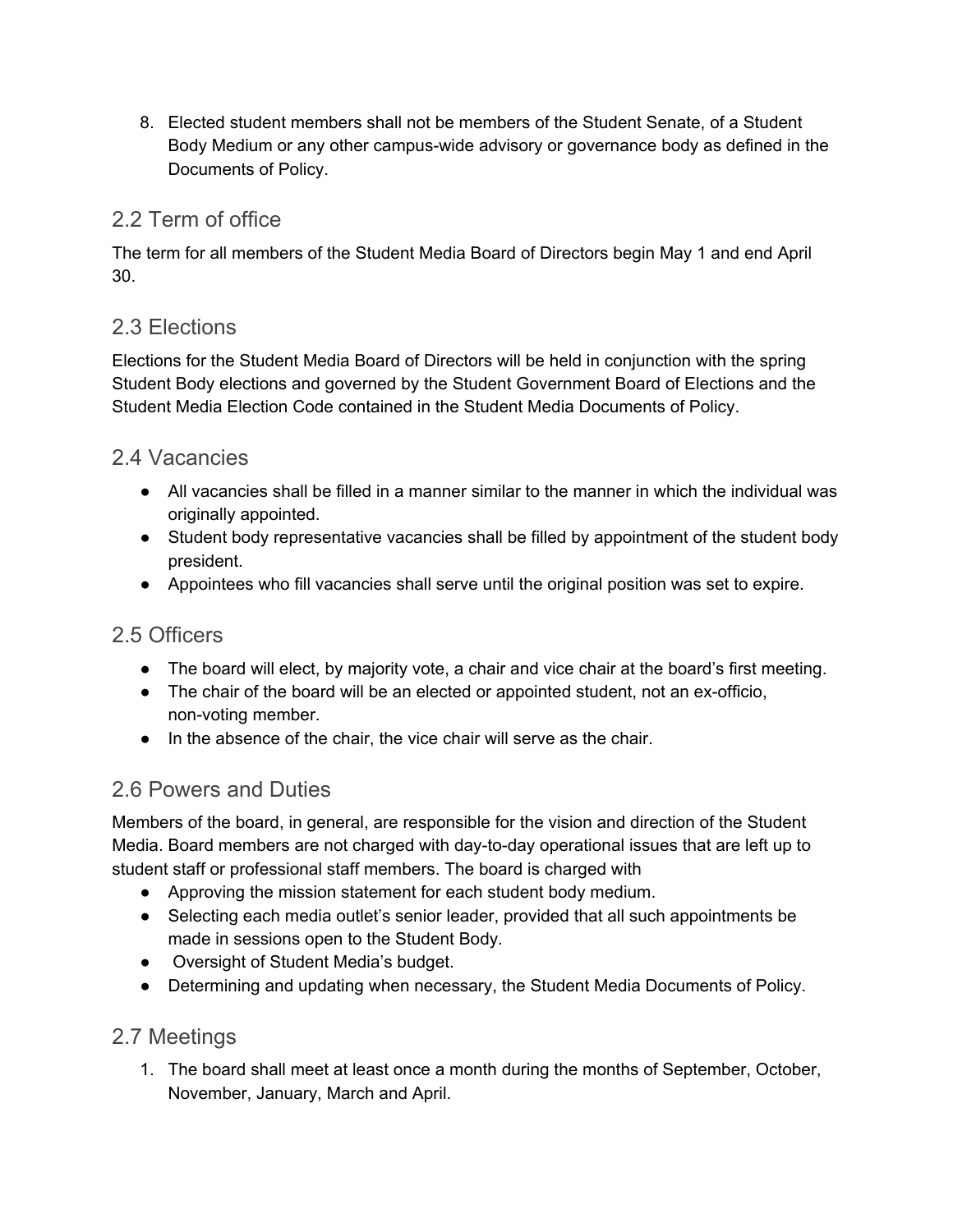- 2. During the months when no regular meeting is scheduled, the chair of the board or a majority of the board members may call a special meeting.
- 3. The chair of the board or a majority of the board members may call a special meeting at any time to deal with emergency matters.
- 4. The board will follow all applicable laws generally applied to governmental entities for open meetings including posting notice for any meeting at least 72 hours in advance.
- 5. A majority of the voting members present shall constitute a quorum. No official business, including the appointment of editors/manager, will take place if a quorum is not present. All motions approved by a student-majority quorum shall be final. If students comprise the minority of a quorum present, any senior leader may make a Motion for Reconsideration of any decision. If such a motion is duly seconded and approved by a majority vote of the senior leaders present, the original motion in question shall be considered tabled until such time as a student-majority quorum of the board is present to make a final determination.
- 6. The senior-most professional employee of the Student Media will set the agenda for each meeting in consultation with the board and appoint a member to maintain the minutes which will be distributed to all board members and posted in public within 72 hours of the conclusion of the meeting.
- 7. All members of the board may vote on all issues. No proxy votes are allowed.
- 8. Meetings will be governed by Robert's Rules of Order.
- 9. Email votes or any other asynchronous communication methods are not allowed, though members may join meetings telephonically or via other synchronous communication methods.

# 3.0 MEDIA

 The Board of Directors shall be charged with approving the mission of each media outlet that uses student fees. All media which are supported in whole or in part by funds from University Student Media Fees shall be defined as Student Media.

## 3.1 Agromeck

 The Agromeck is an annual publication which serves as a year in review from a student perspective.

## 3.2 Student Media Business and Marketing Office

The Student Media Business and Marketing Office raises revenue for all of Student Media's organizations through sales of advertisements, broadcast underwriting, and other goods and services, and also provides marketing support for the entire unit.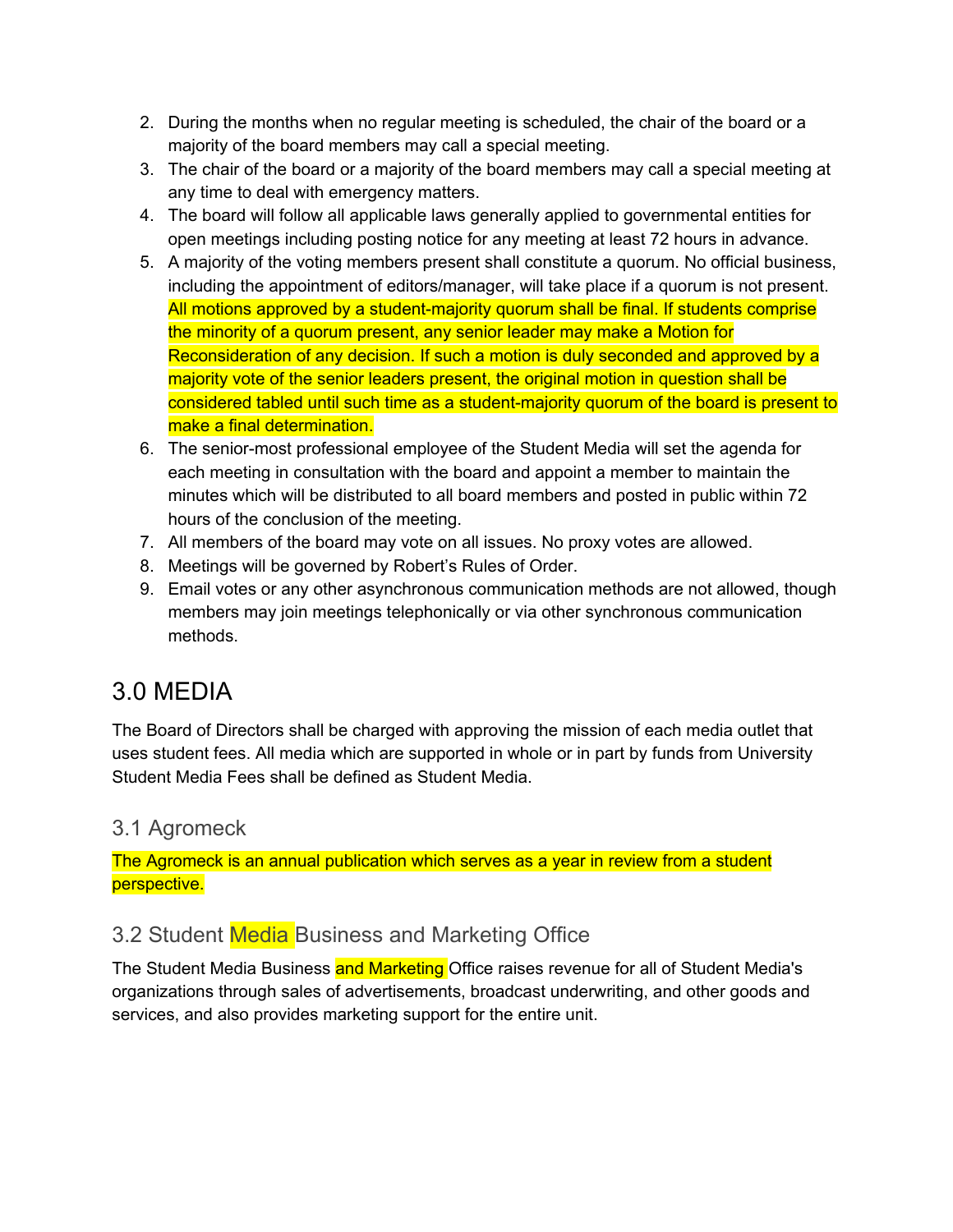## 3.3 Nubian Message

Nubian Message serves as the Black student publication at NC <mark>S</mark>tate. As <mark>stated</mark> in its original mission, Nubian Message emphasizes coverage of the African-American community, but also focuses on issues relevant to any underrepresented community at NC State.

## 3.4 Technician

 Technician is an editorially independent student news organization that covers issues and events of interest to the NC State community, while also serving as an open forum for campus opinion and discussion.

## 3.5 Windhover

Windhover is a literary, visual and musical arts <mark>publication</mark> representing the creativity of students, faculty, staff and alumni.

## 3.6 WKNC 88.1 FM HD-1 HD-2

 WKNC is student-run, noncommercial radio operating 24/7 that provides entertainment and information to the students of NC State University and the citizens of the Raleigh-Durham area.

# 4.0 DOCUMENTS OF POLICY

 The Student Media Documents of Policy shall contain listings and descriptions of policies which deal with operational responsibilities common to the Student Media. They may be modified by a majority vote of the Student Media Board of Directors.

# 5.0 AMENDMENTS

 All amendments to Student Media Constitution shall require a majority vote of those students voting in the next scheduled campus-wide election following:

- 1. a majority vote of the Student Media Board of Directors, or
- 2. a petition signed by 15 percent of all University enfranchised students.

# 6.0 DISSOLUTION

 Upon dissolution of any individual Student Media outlet, all assets will be reallocated within Student Media. Upon dissolution of the Student Media department, all debts will be settled and remaining assets be allocated to the Division of Academic and Student Affairs.